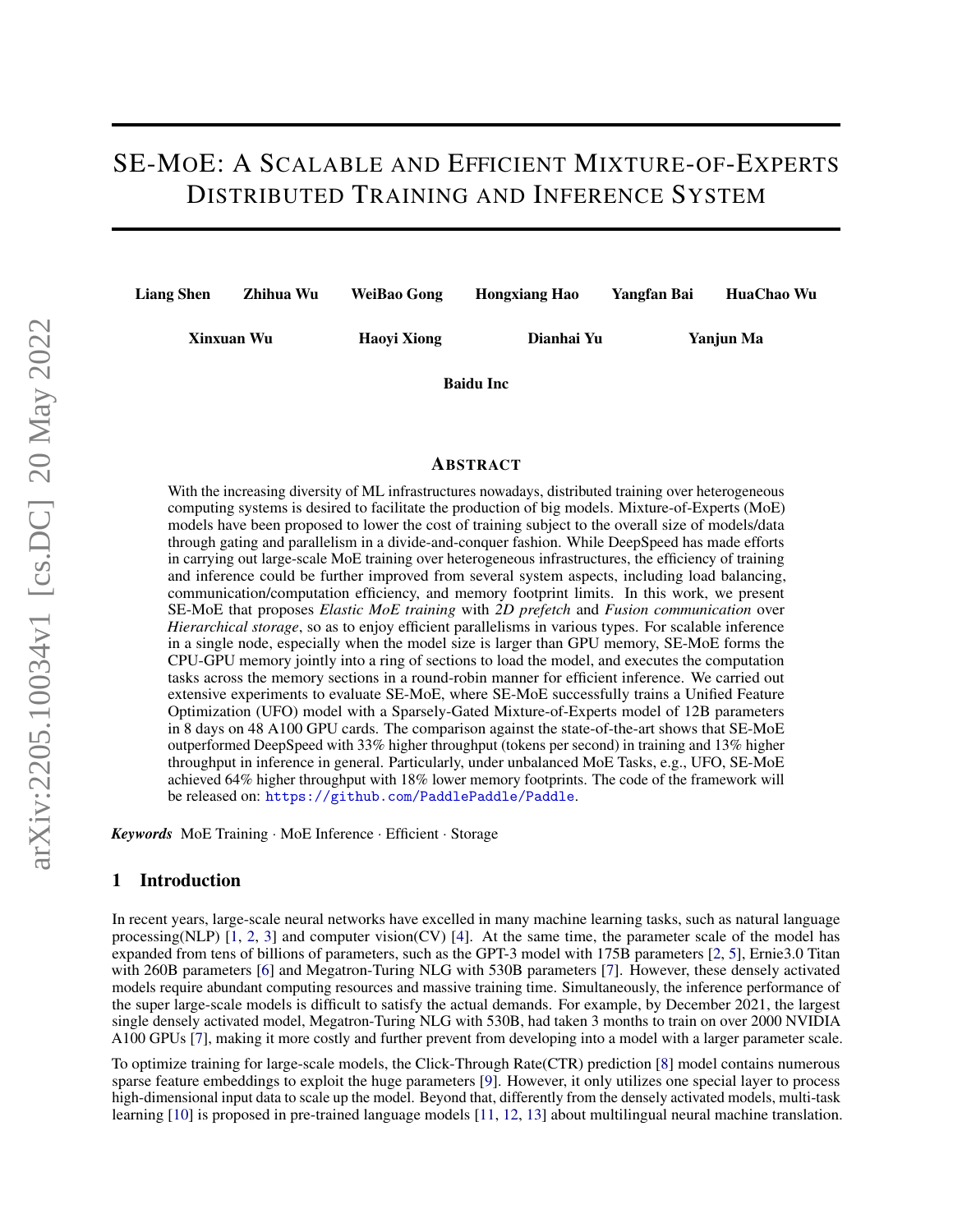Nevertheless, these methods require numerous computing resources to obtain state-of-the-art models. To solve the above issues [\[14,](#page-14-12) [15,](#page-14-13) [16\]](#page-14-14), the sparsely activated neural networks based on Mixture-of-Experts(MoE) are proposed to train larger models with limited or no additional computing resources and achieve better training effects. The MoE architecture selectively activates a subset of parameters for training according to the input data in comparison with the densely activated models. Given the sparsity, the computing cost increases sub-linearly concerning the size of the model. For example, the largest version of GLaM [\[17\]](#page-14-15) has 1.2T parameters and 64 experts per MoE layer in total, but each token from the input batch activates only a subnet of 95B (8% of 1.2T) parameters. And compared with the training GPT-3(175B), two-thirds of the electricity cost is saved, and only half of the computing resources are required in inference. Despite all the benefits, MoE models present their challenges and limitations in computation, communication, and storage.

#### 1.1 Computation Challenges

Although the computing cost remains constant when the parameter scale gets expanded due to the increase of experts, computation in training and inference is confronted with the following limitations. On the one hand, MoE tends to make the training effects worse because of the imbalance in expert selection [\[16\]](#page-14-14). Therefore, many solutions have been proposed, such as adding auxiliary loss [\[15\]](#page-14-13), using stochastic experts [\[18\]](#page-14-16) and the noisy routing strategy [\[16\]](#page-14-14). Besides limiting the capacity of experts, it can also avoid inefficient training and the waste of computing resources. On the other hand, the calculation of routing selection and auxiliary loss at each layer pays more attention to scheduling than computing, which takes more burden to CPU devices without reusing high-speed computing devices such as GPU. At the same time, there are a lot of redundant operations introduced to the computation, such as Host2Device(H2D) and Device2Host(D2H) [\[19\]](#page-14-17).

#### 1.2 Communication Challenges

Most of the ongoing research has paid more attention to the imbalance of routing strategies caused by the gating network learning [\[14,](#page-14-12) [15,](#page-14-13) [16,](#page-14-14) [20\]](#page-14-18). However, because the activation of parameters in MoE is very closely interrelated to the input data, the notorious load imbalance often occurs when the data is unbalanced despite the efficient routing methods. For cross-device communication, the load imbalance results in the inconsistent pace of each device, causing mutual waiting for synchronous communication, especially in multi-task training. At the same time, taking Switch Transformer [\[16\]](#page-14-14) as an example, each MoE layer requires AlltoAll communication for four times in both forward and backward stages, which frequently cross nodes or clusters. When the underlying network topology cannot be perceived, inter-machine communication is more prone to routing conflict and blocking, causing rapid performance degradation.

#### 1.3 Storage Limitations

The MoE architectures is significantly limited by memory storage in computing devices. For densely activated models, the model scale is often restricted by the training time rather than memory. For example, the dense model with 1 trillion parameters takes around 3 months to train 450 billion tokens with 3072 A100 GPUs [\[5\]](#page-14-3). In contrast, the MoE model with trillions of parameters only requires a few weeks for training the same amount of tokens because its computing cost increases sub-linearly. However, the model scale depends on whether the device memory endures the occupation of model states. Although all available storage of the devices contains High-Bandwidth Memory(HBM) [\[21\]](#page-14-19) in GPUs, CPU Memory, SSDs(solid-state-drives) and so on, the I/O latency among them is different from each other, making computation wait for parameter and others. It is challenging to construct a unified and efficient storage management to support sparsely activated training to break the memory wall.

#### 1.4 Proposed Solution

This paper introduces a novel unified framework based on a open-source platform for MoE training and inference, which outperforms the state-of-the-art dense model on NLP and CV tasks. To overcome the challenges and limitations of MoE, some related research papers (Section [6\)](#page-13-1) are presented, and their insights are optimized:

- A novel distributed system named SE-MoE, capable of scaling MoE models to trillions of parameters, fully utilizes the clusters including HBM, CPU memory and even SSDs to go beyond the memory wall and achieves efficient training scheduling. Moreover, using 2D prefetch scheduling and fusion communication are to improve heterogeneous storage efficiency (Section [2\)](#page-2-0).
- A new inference method based on the ring memory is employed by dynamic graph scheduling, which can overlap the computation and communication as much as possible and further obtain more efficient inference performance without using additional machines for larger-scale MoE models (Section [3\)](#page-5-0).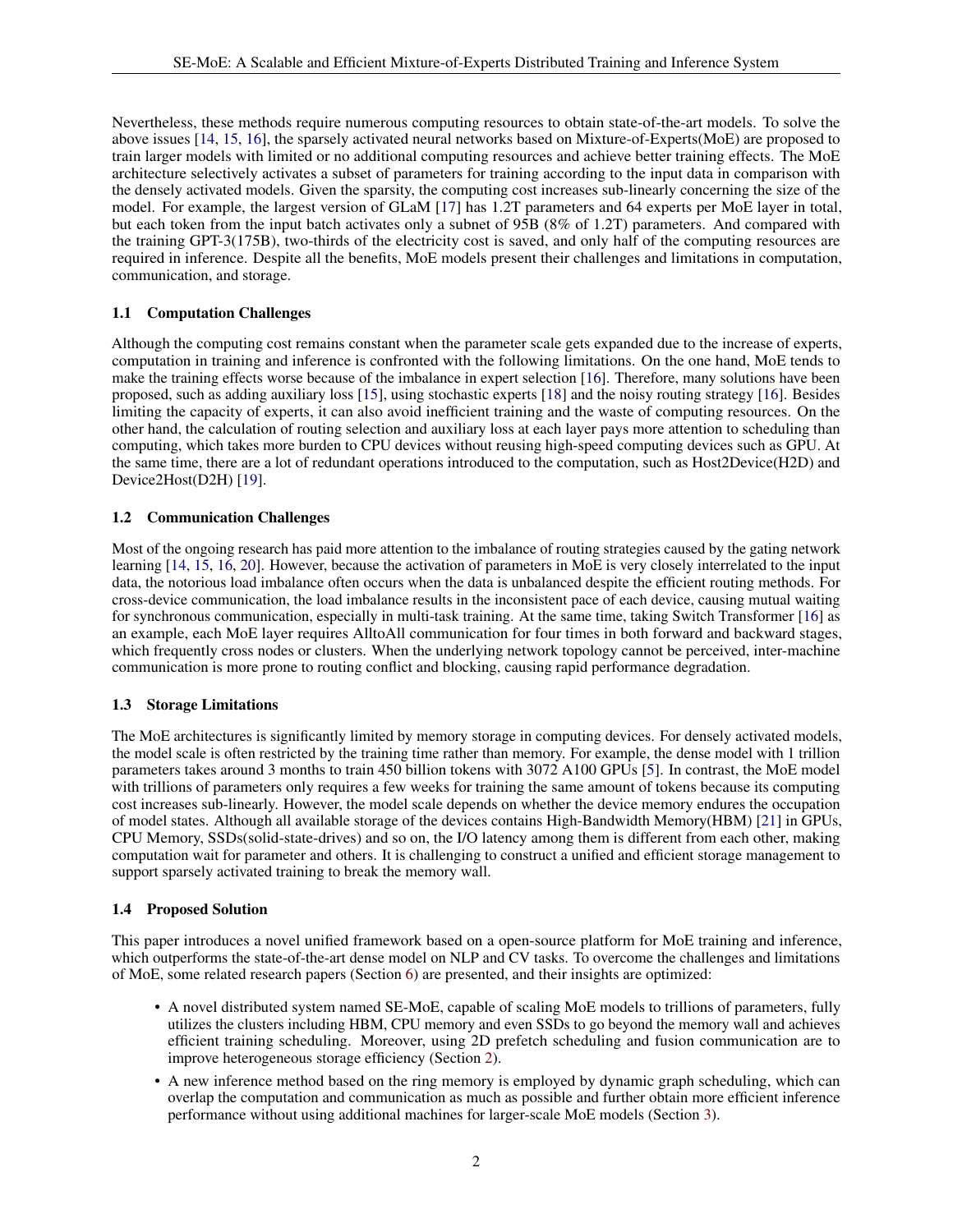• Some effective training methods to scale up multi-task learning without extra memory and improve performance are employed by SE-MoE in NLP and CV tasks. These methods include load balancing, embedding partition, and resource-aware communication (Section [4\)](#page-7-0).

The training and inference performance of models with different scales is our concern and the effective training recipes are adopted to train the CV task called UFO. Details about the experiments are presented in Section [5.](#page-10-0)

# <span id="page-2-0"></span>2 MoE Training Design

In the field of deep learning, there are two key factors affecting the performance and effect of model training: the model scale and the data size. It's quite a challenge for all scientific institutions and enterprises to explore further due to the requirements of massive resources for computation and storage. To solve this problem, a new training method has been proposed and introduced to the industry in recent years. Different from the densely activated model putting all the parameters into computation, the sparsely activated model adaptively selects a subset of its parameters for training according to the input data, and the parameters can be increased linearly without increasing the amount of calculation, which make larger models based on MoE architecture more feasible and efficient.

To train models with considerable parameters with as few hardware resources as possible, it's an appropriate solution to adopt the offloading strategy and train larger-scale models with the extreme utilization of storage resources in devices. Recently, DeepSpeed has presented an efficient method named Zero-infinity [\[22\]](#page-15-0) and trained over 30 trillion parameters using 512 V100 GPUs in NVIDIA DGX-2 nodes. This method breaks through the limitation of memory and enables training of a super large-scale model on one single device by making full use of the storage space including High Bandwidth Memory(HBM) in GPU, CPU memory, and SSDs. Meanwhile, both the Zero strategy [\[23,](#page-15-1) [22\]](#page-15-0) and the parameter prefetching strategy are applied to the reduction of storage occupation and the improvement of the training performance respectively. However, SSDs have a limited lifetime number of writes, and also slow down as they reach their full storage capacity [\[24\]](#page-15-2).

There's an optimization solution of MoE training that is proposed to solve the problems of SSDs and the scheduling in the large model training. Firstly, the parameters of the MoE model are classified into two categories according to the properties of activation: one is the sparse parameters, which are selectively activated in the training, such as expert parameters in switching FFN layer; the other is the dense parameters, which are always activated during the training, such as parameters in the multi-head attention layer. Generally, the sparse parameters account for a large proportion in MoE model easily tends to break the limitation of GPU storage. Then, as shown in Figure [1,](#page-3-0) we specifically redesign the architecture of the MoE training system, by combining various storage devices for abundant memory of sparse and dense parameters. At the same time, to alleviate the degradation of training performance caused by movement between different devices, we propose a creative strategy named 2D prefetch scheduling. In the following, we will introduce our training design in detail by three aspects as hierarchical storage, 2D prefetch scheduling and fusion communication.

#### 2.1 Hierarchical Storage

In large-scale MoE models, as the parameter scale increases, storage has become a major bottleneck in model training. Normally the stored parameter states consist of three parts: the trainable parameters, the gradients of parameter, and the corresponding optimizer states. According to the different storage mediums, the storage device can be classified into three parts to store the parameter states: GPU-Node, CPU-Node, and SSD-Node. Because dense parameters are intensively used for computation and do not account for the majority of storage space, their parameter states are all stored on the GPU-Node to avoid frequent data movement. In contrast, since sparse parameters are selectively activated in training and occupy a lot of storage space compared with dense parameters, the parameter states are placed on SSD-Node and transported to GPU-Node at the appropriate time for calculation. By reasonably storing the corresponding parameter states on hierarchical storage according to the calculation and storage characteristics of parameters, the storage of devices can be fully utilized as much as possible.

In addition, considering the limit of storage nodes, we give several theoretical storage formulas to describe the relationship between each storage device and the storage parameter states with ADAM [\[25\]](#page-15-3). By default, there are eight GPUs per device. Supposing that  $D$  and  $S$  respectively represent the total number of dense parameters and sparse parameters, and L represents MoE layers' numbers. Then, the total size of SSD memory, CPU memory and GPU memory on one device is  $M_{SSD}$ ,  $M_{CPU}$  and  $M_{GPU}$  respectively. Next, N represents the number of devices, and we use  $\alpha$  to describe the probability of sparse parameter being activated on the whole training process, where  $0 \le \alpha \le 1$ . For the GPU-Node, it stores the dense parameter states used in forward propagation(FWD), backward propagation(BWD) and parameter updating (param fp16, grad fp16, master param fp32, momentum fp32, variance fp32,  $2D+2D+2D+2D+4D=16D$  bytes), sparse parameters and sparse parameter gradients( $2\alpha S/L+2\alpha S/L=4\alpha S/L$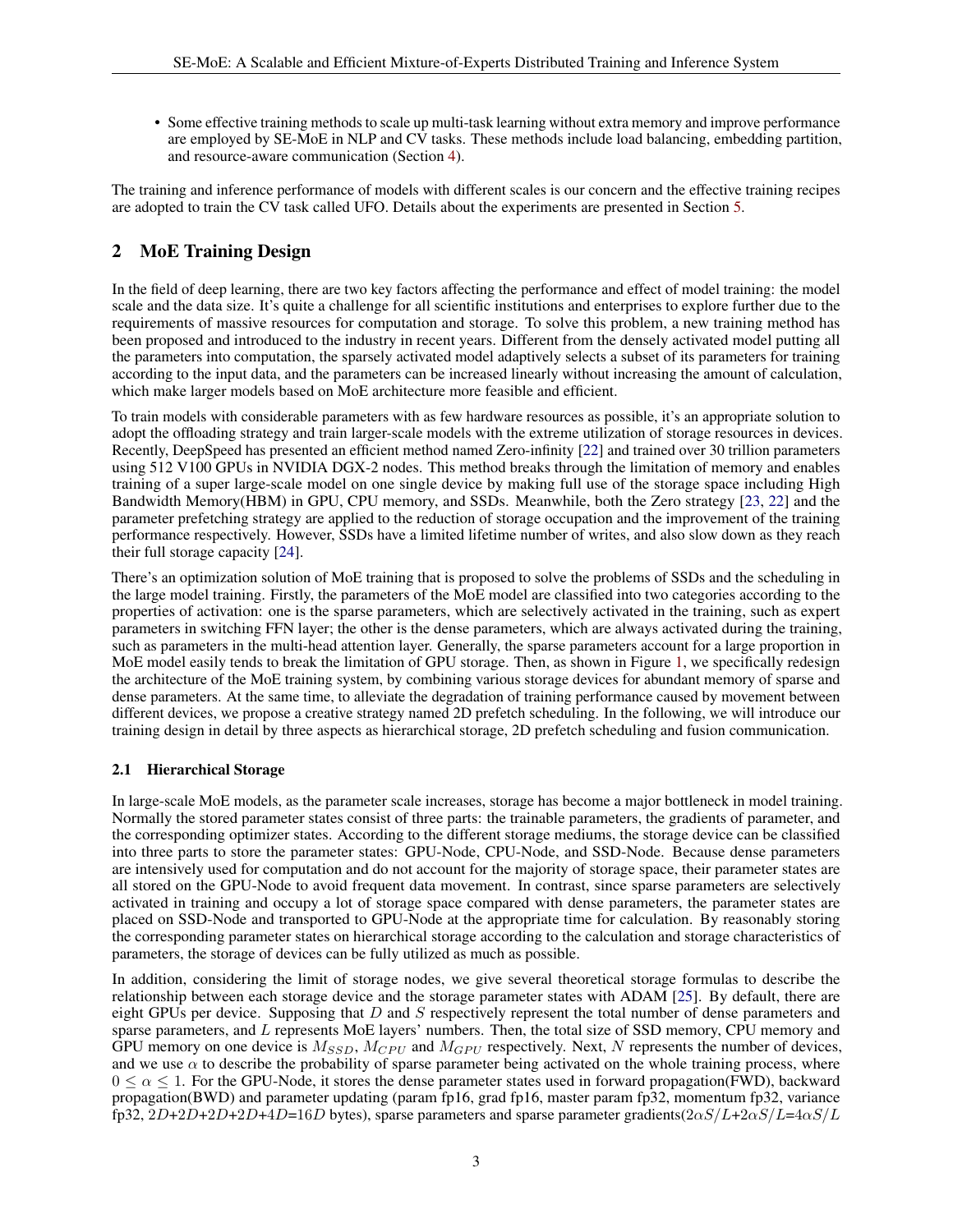<span id="page-3-0"></span>

Figure 1: Overall MoE training: This is an example of the MoE training with four devices. According to the parameter state property of MoE model, the parameter states are stored in GPU and SSD respectively. With this heterogeneous storage, NVLink and PCIe bandwidth can be used at a time in two dimensions.

bytes). The CPU-Node is used as the cache to hold the high-frequency sparse parameter states( $16\alpha S$  bytes), and the SSD-Node is used to store all the sparse parameter states in the device(master param fp32, momentum fp32, variance fp32,  $12S$  bytes).

$$
\begin{array}{ll}\n\mathbf{GPU-Node}: & 16D + 4\alpha S/L \le M_{GPU} \cdot N \\
\mathbf{CPU-Node}: & 16\alpha S \le M_{CPU} \cdot N \\
\mathbf{SSD-Node}: & 12S \le M_{SSD} \cdot N\n\end{array} \tag{1}
$$

The scale of the entire MoE model is:

$$
P = S + D \tag{2}
$$

As described above, the sparse parameters are stored in SSDs as files. Because of the limitation of the flash mediums, PCIe bandwidth and NVMe protocol, SSDs have high latency and finite frequency of erasures. It is challenging to utilize SSDs under the scenario of MoE training with frequent writing operations. To avoid this problem, we further turn our attention to Intel Optane Persistent Memory(Optane PMem) [\[26\]](#page-15-4) which is a new storage medium that can provide byte addressing like DRAM and persistent storage like SSDs. Optane PMem connects to the integrated memory controller(IMC) of CPU through the DIMM(Dual Inline Memory Module) interface, and uses DDR-T(A protocol on top of the electrical/mechanical interface for DDR4) for communication. It supports byte-wise addressing using CPU instructions to achieve higher bandwidth and lower latency. Besides, Optane PMem provides two modes: memory mode and AppDirect mode. Because we only need to store the parameter files in the Optane PMem, we choose AppDirect mode and configure the namespace type as FSDAX. With the help of Ext4, we can use load/storing directly access to the GPU bypass page cache and kernel, without any interruptions and context switches.

#### 2.2 2D Prefetch Scheduling

Since we adopt hierarchical storage to save the sparse parameter states and dense parameter states, it costs significantly growing time to transfer parameter states between different devices during MoE training. Therefore, we propose a 2D prefetch scheduling strategy and apply it to MoE training so that the computation of parameters can be overlapped with the scheduling as shown in Algorithm [1.](#page-4-0) For the dense parameter slice after using the zero-3 strategy, as shown in Figure [1,](#page-3-0) the complete dense parameters can be prefetched after communication among the ranks in the horizontal dimension through the high-speed bandwidth of NVLink, accomplishing the desired effect of data parallelism. Similarly, sparse parameters can be prefetched through PCIe bandwidth in the vertical dimension of the device. Considering that sparse parameters are stored in SSDs, we reduce the sparse parameter states access to the SSDs and establish the corresponding cache mechanism in the CPU memory like LFU mechanism [\[27\]](#page-15-5). The CPU caches are responsible for storing the selectively activated sparse parameter states used for FWD/BWD calculation and parameter updating. When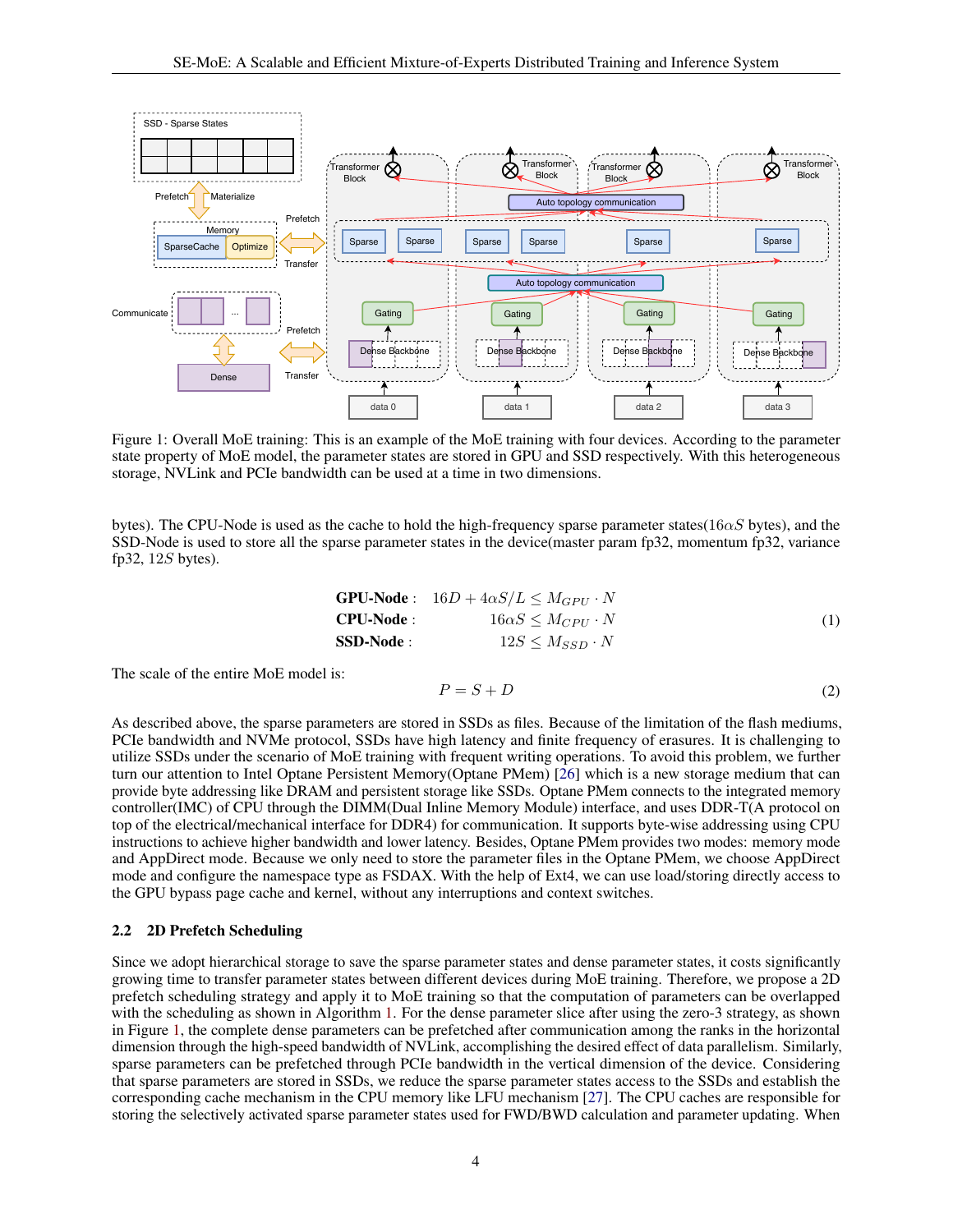<span id="page-4-0"></span>

|                                                                             | Algorithm 1: 2D Prefetch Scheduling Algorithm                                                                                                                                                                                                                                                                                                                                                                                                                                                                                                                    |
|-----------------------------------------------------------------------------|------------------------------------------------------------------------------------------------------------------------------------------------------------------------------------------------------------------------------------------------------------------------------------------------------------------------------------------------------------------------------------------------------------------------------------------------------------------------------------------------------------------------------------------------------------------|
|                                                                             | <b>Data:</b> $p_s$ : Sparse parameter states<br>$d_{slice}$ : Dense parameter state slices<br>$caches_{cpu}$ : CPU caches<br>$CPU_{size}$ : The size of sparse parameter states that the CPU can cache<br>hits: The hit times of sparse parameter on hash table<br><i>threshold</i> : Hit threshold<br>$\beta$ : Attenuation coefficient<br>$K$ : Moving average steps<br>$steps = 0$ : Cycle steps<br>$acc_{cache} = 0$ : Cumulative caches<br>$\triangleright$ Record the number of sparse parameters on CPU                                                   |
|                                                                             | 1 Function DenseSchedule():                                                                                                                                                                                                                                                                                                                                                                                                                                                                                                                                      |
|                                                                             | Do $AllGather(d_{slice})$<br>$\triangleright$ Get total parameters in next layers<br>3 End Function                                                                                                                                                                                                                                                                                                                                                                                                                                                              |
| 5<br>6<br>7<br>8<br>9<br>10<br>11<br>12<br>13<br>14<br>15<br>16<br>17<br>18 | 4 Function SparseSchedule():<br><b>if</b> $p_s$ in caches <sub>cpu</sub> then<br>Get $p_s$ from caches <sub>cpu</sub><br>$hits[p_s] += 1$<br>else if $acc_{cache} + 1 < CPU_{size}$ then<br>$hits[p_s] = 1$<br>$acccache \neq 1$<br>Fetch $p_s$ from SSDs to caches <sub>cpu</sub><br>else<br><b>foreach</b> $p_a$ in hits <b>do</b><br>$hit_a = hits[p_a]$<br><b>if</b> $hit_a \geq threshold$ and $min(hits.values()) == hit_a$ <b>then</b><br>Update the states of $p_a$ on SSDs<br>Delete the states of $p_a$ in caches <sub>cpu</sub><br>Delete $hits[p_a]$ |
| 19<br>20                                                                    | Fetch $p_s$ from SSDs to caches <sub>cpu</sub><br>steps $+= 1$                                                                                                                                                                                                                                                                                                                                                                                                                                                                                                   |
| 21                                                                          | if $steps == K$ then                                                                                                                                                                                                                                                                                                                                                                                                                                                                                                                                             |
| 22                                                                          | $hits \cdot \beta$<br>$\triangleright$ Moving average                                                                                                                                                                                                                                                                                                                                                                                                                                                                                                            |
| 23<br>24                                                                    | $steps = 0$<br>$p_s \longrightarrow GPU$<br>$\triangleright$ Transfer $p_s$ to the corresponding GPU                                                                                                                                                                                                                                                                                                                                                                                                                                                             |
|                                                                             | 25 End Function                                                                                                                                                                                                                                                                                                                                                                                                                                                                                                                                                  |
| 27<br>28<br>29                                                              | 26 Do in parallel<br>DenseSchedule()<br>SparseSchedule()<br>Do FWD/BWD calculation<br>$\triangleright$ Use the current parameter states to do FWD/BWD calculation                                                                                                                                                                                                                                                                                                                                                                                                |
|                                                                             | 30 End Parallel                                                                                                                                                                                                                                                                                                                                                                                                                                                                                                                                                  |

a prefetch request is received, it is preferred to retrieve the requested sparse parameters from the CPU caches, and then retrieve them from the SSDs if they are not stored in the CPU caches. When the CPU caches are full or reach the sparse parameter update cycle period, we use sparse parameters states from the CPU caches to update the corresponding parameters states on SSDs.

Because the CPU memory of each machine only caches some frequently activated sparse parameters, we only need to prefetch the parameters of the one or more expert layers, which are cached on the CPU memory, to the corresponding GPU memory in advance. By prefetching parameters in advance, the waiting time of computation can be greatly reduced. From a global perspective, through the bandwidth of NVLink and PCIe in two dimensions, we can prefetch dense and sparse parameters at the same time to reduce the scheduling gap caused by heterogeneous storage and greatly increase the training efficiency.

Next, as shown in Algorithm [1,](#page-4-0) we will introduce the CPU cache mechanism in detail. We additionally maintain the historical hit information of each sparse parameter, which is recorded as a hash table called hits. Specifically, if the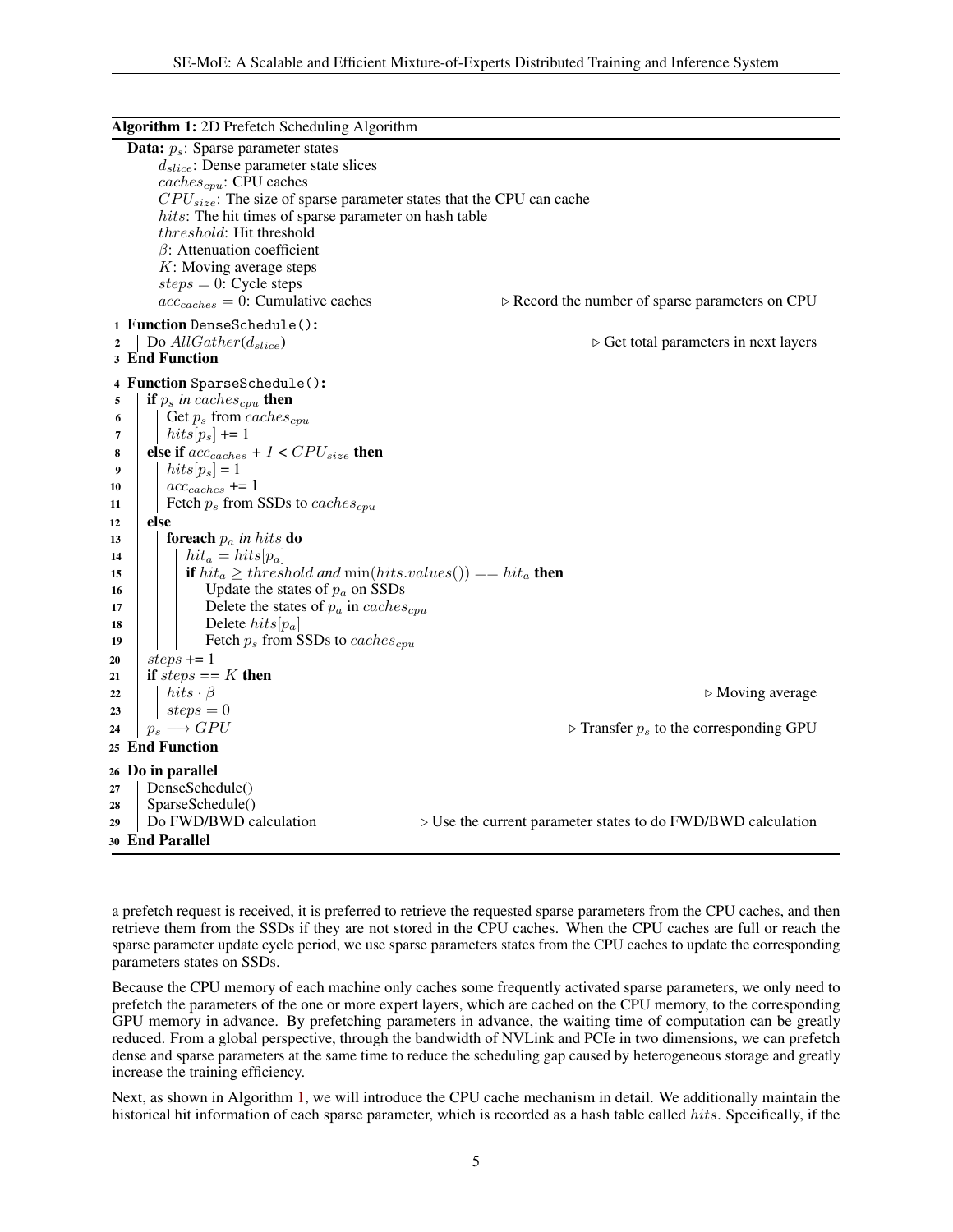parameter  $p_s$  is requested, and it has been used in the previous FWD, we raise its count in the hits. If the CPU caches have reached the maximum limitation, we update the sparse parameter states which have the lowest hit frequency and exceed the hit threshold. Then we release them and move the states of parameter  $p_s$  from SSDs to the CPU caches. With every K training steps, we use moving average optimization to balance the hit frequency of each sparse parameter and increase the efficiency of CPU caches.

#### 2.3 Fusion Communication

Fusion parameters: As previously described in 2D prefetch scheduling, we use Zero-3 data parallelism [\[22\]](#page-15-0) for dense parameters. Meanwhile, multiple-time communication is requested in FWD and BWD calculation of MoE training, which increases the scheduling intervals in the training and thus affects the training efficiency. To reduce discontinuous communication, we adopt the fusion strategy for the parameters which are requested communication. Through the parameter management unit, parameter slices can be combined into a larger one before communication, and then cut into corresponding smaller ones after communication. As shown in Figure [2a,](#page-5-1) we manage the current parameter slices on each rank and fuse them as needed. After communication, we rebuild the whole parameter states according to the recorded slice index. By decreasing times of communication, the reduced latency overhead allows better scaling to numerous devices.

<span id="page-5-1"></span>

<span id="page-5-2"></span>Figure 2: Fusion communication of dense parameters and gradients

Gradient Buckets: In backward propagation, one-by-one gradient communication will undoubtedly cause increasing times of communication operations and raise the blank time of communication. At the same time, there will be potentially probability of disordered communication between different ranks. To avoid the above-mentioned problems, we build a bucket unit especially for gradient communication [\[23\]](#page-15-1). As shown in Figure [2b,](#page-5-2) we apply for the bucket space in advance, which can accommodate the gradients of  $N$  parameters. The communication unit will not be triggered until all the backward propagation about parameters involved in the bucket is finished. Backward communication through gradient buckets can largely avoid inconsistent gradient aggregation order and reduce the generation of GPU memory fragments, which can improve GPU memory utilization.

#### <span id="page-5-0"></span>3 MoE Inference Design

There has been lots of research [\[17,](#page-14-15) [28\]](#page-15-6) showing that MoE models are significantly more efficient to train than dense models. However, for inference, numerous parameters (mostly ineffective parameters) introduce a larger storage burden compared to the dense model. For one thing, knowledge distillation [\[16,](#page-14-14) [29,](#page-15-7) [30,](#page-15-8) [31\]](#page-15-9) is popular in the reduction of model size and accuracy preservation. DeepSpeed [\[32\]](#page-15-10) has proposed Mixture-of-Students(MoS) architecture to enhance student model accuracy. For another thing, to achieve low latency and high throughput at a large scale for MoE, diverse parallelism techniques are designed [\[32\]](#page-15-10), including expert-slicing, expert parallelism, tensor-slicing, and so on. However, multiple storage devices are not considered in the inference of MoE at an unprecedented scale when the number of machines is delimited. Below, for SE-MoE, we introduce an assembled process from train to inference deployment to achieve the purpose of high efficiency and low carbon. And we show innovations in the MoE inference architecture based on ring memory that supports inference to go beyond the memory wall and maintain efficient performance as much as possible.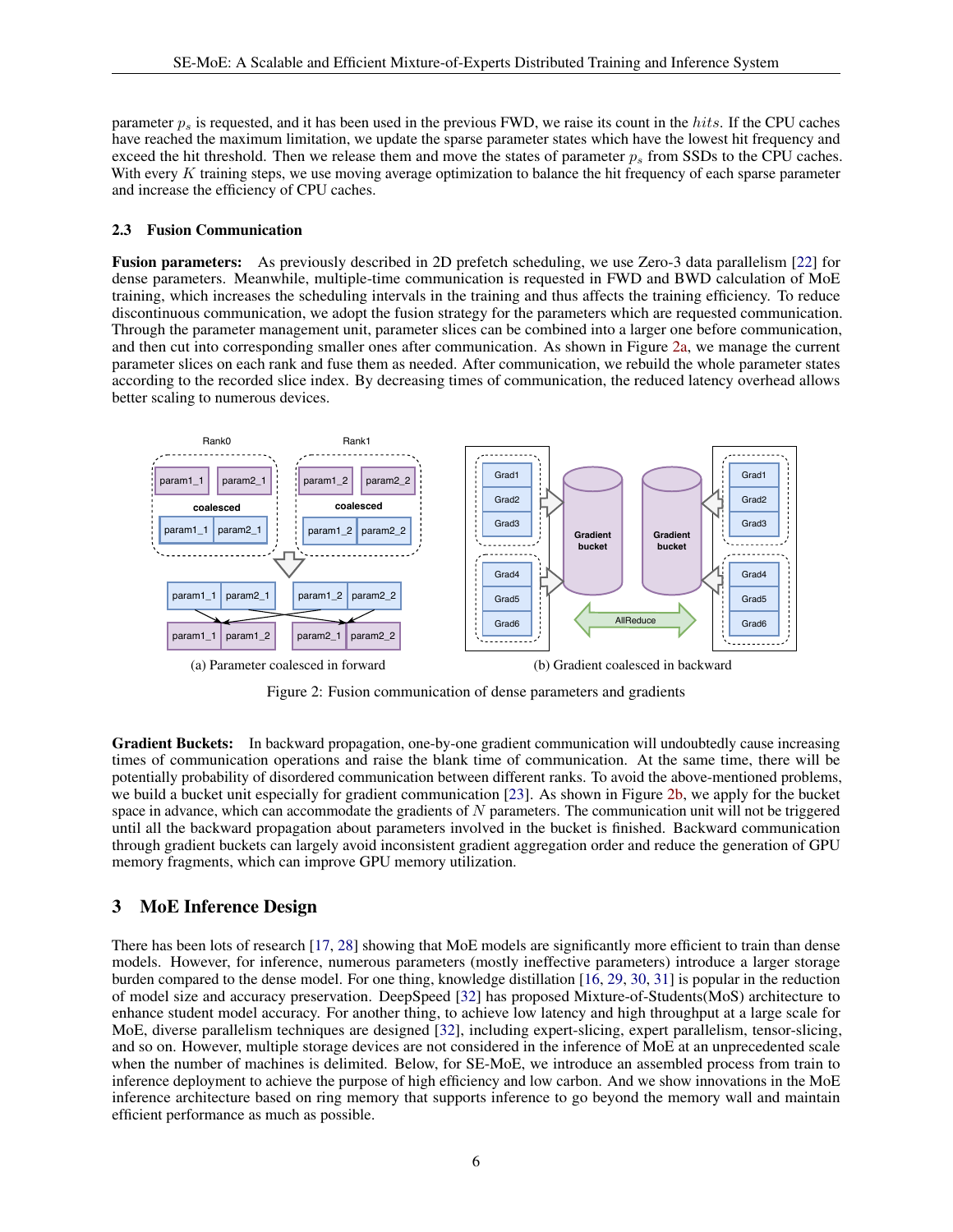#### 3.1 Efficient Inference on MoE

The training part of SE-MoE adopts dynamic graph training, which has predominant debugging and flexibility. In contrast, to achieve stability and efficiency, the static graph is used in the inference and deployment stage. As shown in Figure [3,](#page-6-0) the whole inference process is divided into six steps: (1) Graph Fusion. For the model of ultra-large-scale distributed training, the origin graph is merged with the corresponding distributed strategy, which is employed in parameter redundancy elimination. (2) Distillation and Compression. Compress the numerous experts of the teacher network through distillation and compression to get the student network with fewer experts. (3) Graph Conversion. Convert the dynamic graph into a static graph for subsequent optimization and deployment. (4) Graph Segmentation. According to inference resources and the actual demand, a rational distributed strategy has been chosen manually or automatically to split the static graph into multiple distributed sub-graphs and add extra communication. (5) Optimization. For the distributed sub-graphs, pertinent IR Pass optimization like kernel fusion is used to further ameliorate the performance of inference. (6) Deployment. Deploy the optimized sub-graphs to the server to provide service.

<span id="page-6-0"></span>

Figure 3: MoE Inference

It is worth mentioning that SE-MoE conjoins highly optimized transformers as well as MoE related kernels. We use the optimized methods that have been used in NVIDIA's BERT implementation in MLPerf 1.1 [\[33\]](#page-15-11) such as Fused Multi-head Attention, which is effective to reduce kernel launch time. For the MoE model, the unique kernels are made to improve H2D/D2H time by using CUDA Pinned Memory and customizing AlltoAll communication to minimize the number of layer transitions as much as possible. Specific inference performance experiment is shown in Section [5.2.](#page-11-0)

#### <span id="page-6-1"></span>3.2 Ring Memory Offloading

To enable inference of a large-scale MoE model with limited resources, it is necessary to adopt the offloading strategy to solve the storage problem. Nevertheless, the speed of data movement inevitably becomes the bottleneck of inference performance. Therefore, many methods try to cover the data movement behind the inference calculation as much as possible, so that the calculation waiting time can be reduced. We design a dynamic scheduling strategy in offloading sparse parameters like expert parameters in the MoE model, trying to preserve efficient performance by overlapping the parameter movement from CPU memory and the inference computation in GPU memory.

As shown in Figure [4,](#page-7-1) each layer is independent of each other from the perspective of parameters in the MoE model like switch transformer architecture [\[16\]](#page-14-14), which can be used to stagger computation and offloading to achieve overlap. Assuming there are N decoder layers in the MoE inference model, we store N copies of the expert parameters of N layers in the CPU device and put other parameters such as embeddings on the dense buffer of the GPU device. At the same time, the GPU device also caches  $K$  copies of the expert parameters. As shown in Figure [5a,](#page-7-2) once all the computation related to the *i*-th layer is finished, the corresponding  $P_i$  parameter in GPU memory can be released and start loading the  $S_{K+i}$  expert parameter of the  $(K+i)$ -th layer from CPU memory asynchronously to occupy the space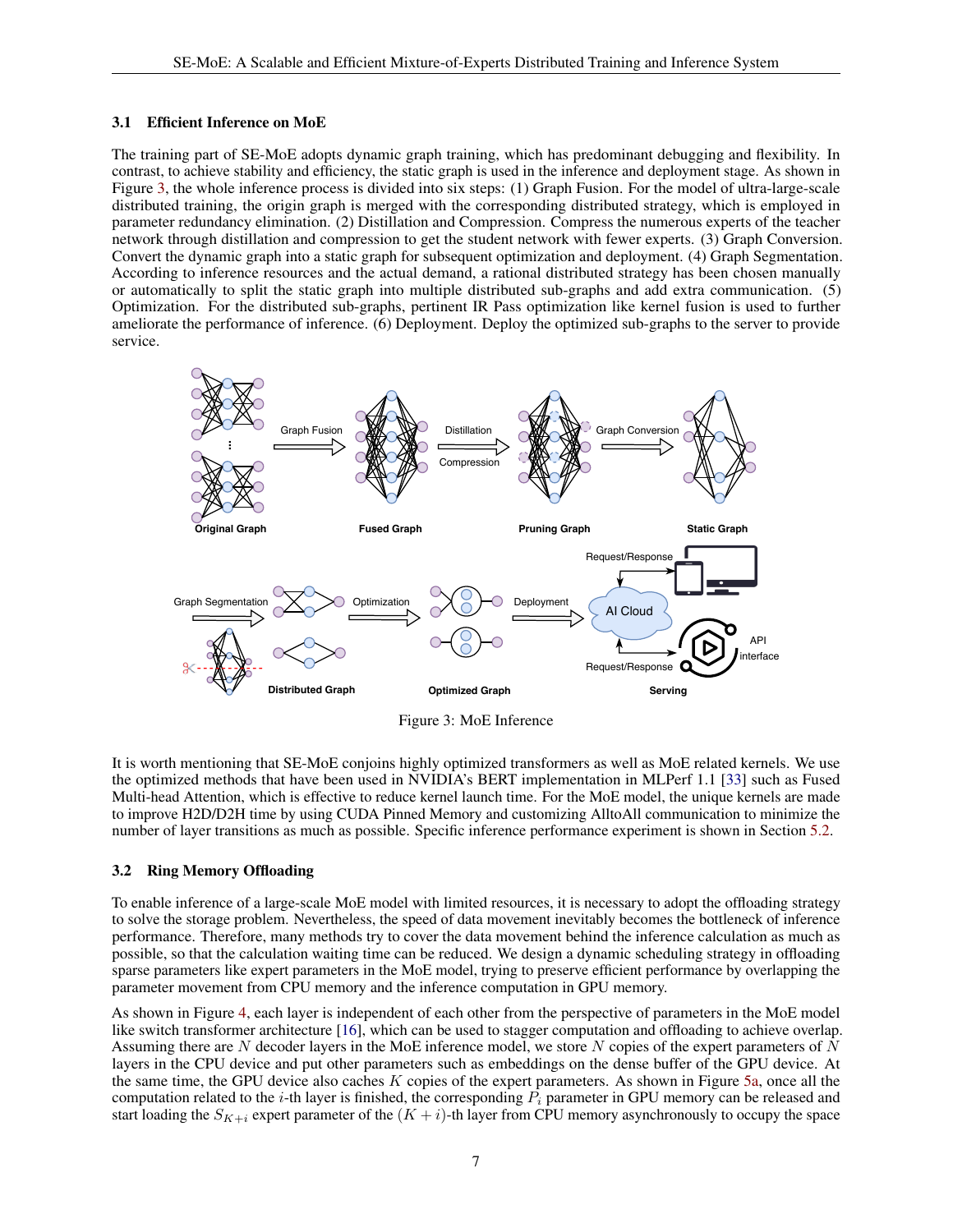<span id="page-7-1"></span>

Figure 4: MoE Inference Model

of  $P_i$ . In this way, the fixed K copies of expert parameters on the GPU device are maintained by calculation-releasedload, and they are stored in the ring memory to alleviate memory fragmentation. By using different CUDA streams, expert loading from CPU and computation can be partially overlapped, as illustrated in Figure [5b.](#page-7-3) And when the MoE inference model has more decoder layers and the ring memory size is sufficient, overlapping can be greatly maximized. Specific inference performance experiments using the ring memory are shown in Section [5.2.](#page-11-0)

<span id="page-7-2"></span>

<span id="page-7-3"></span>Figure 5: The scheduling and timeline of the ring memory offloading. The essential steps of scheduling:  $(1)$  load N copies of parameters from files in SSD memory,  $\overline{2}$  load K copies of parameters from CPU memory,  $\overline{3}$  execute the  $i$ -th layer computation,  $(4)$  release the  $i$ -th parameter and trigger asynchronous copy to replace  $P_i$  with  $S_{K+i}.$ 

#### <span id="page-7-0"></span>4 Efficient methods on MoE model

The unique architecture of the MoE model introduces new intrinsic problems in training and inference. The Elastic MoE Training has been designed to address the challenge of load imbalance due to uneven input data. Moreover, considering that MoE involves quite a bit of cross-machine communication, we explore Resource-aware Communication to speed up across different clusters. Finally, to overcome the limitation of storage because of the usage of oversized vocabulary in most tasks, we design and implement a novel embedding partition method in data parallelism, different from this in tensor-slicing parallelism.

#### <span id="page-7-4"></span>4.1 Elastic MoE Training

The load imbalance largely affects the overall training performance, especially for multi-task training based on MoE architecture. For example, in the UFO task, due to the different amounts of input data on each task, the computing time is not uniform, causing serious load imbalance. On the one hand, the unbalanced load leads to the excess of the memory limit because the single task node processes a larger batch size due to the data collection from another node. On the other hand, synchronous communication has to wait for the slowest node which is known as the "Cask Effect" and results in a decline in computing utilization.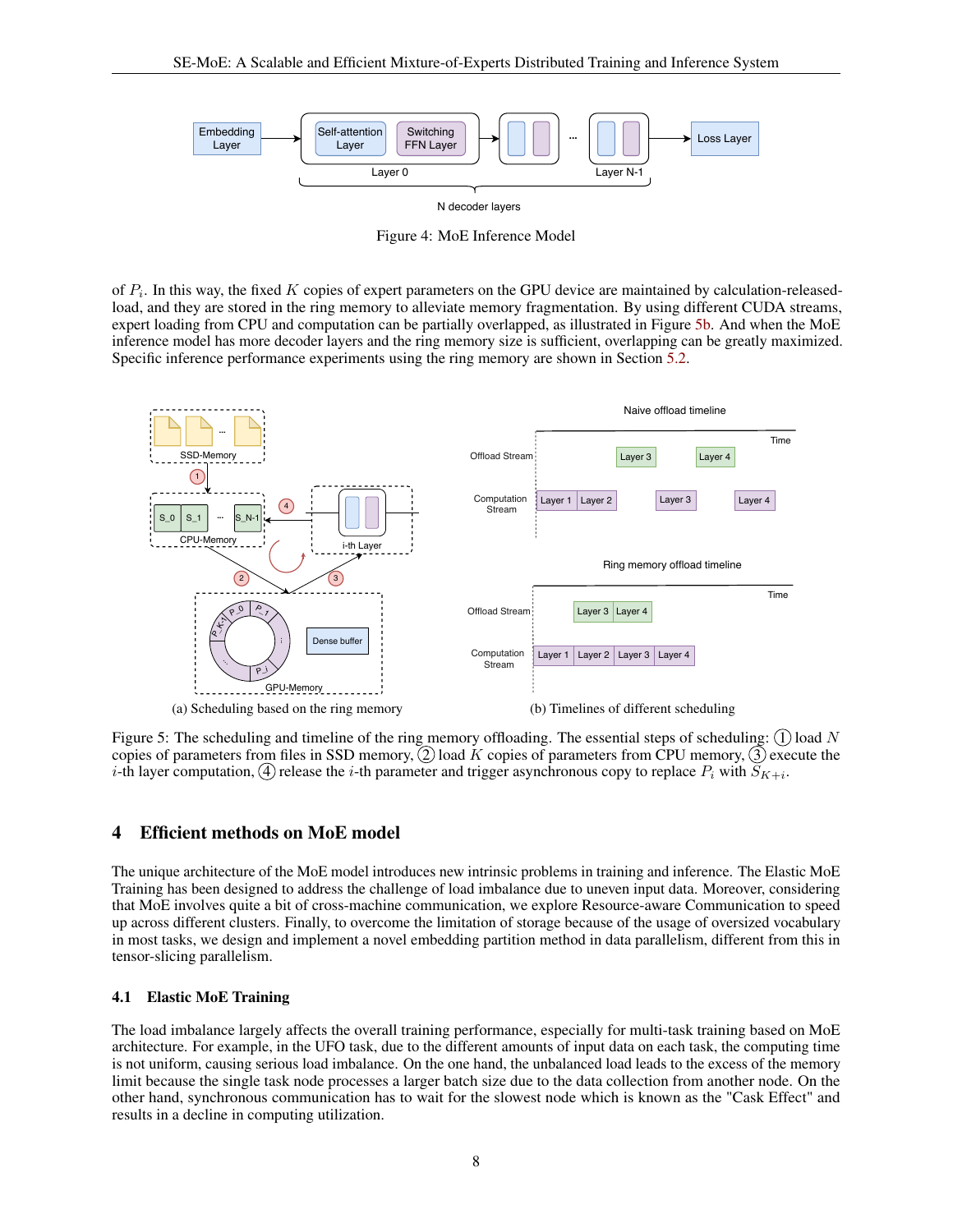

<span id="page-8-1"></span><span id="page-8-0"></span>Figure 6: Different methods supported by elastic MoE training: (a) the original training with load imbalance, in which the ratio of each node data quantity is  $1:1:2$ ; (b) combining multiple nodes with light-duty tasks, in which the ratio of each node data quantity is 2:2; (c) adding extra nodes to handle heavy-duty tasks, in which the ratio of each node data quantity is 1:1:1:1.

According to the workload of the task that is statistically estimated in advance, the elastic MoE training method is taken to flexibly adjust the number of training nodes and ensure the load balance of each node. In general, combining multiple nodes with light-duty tasks can better utilize resources on the premise that storage is not the bottleneck as shown in Figure [6b.](#page-8-0) On the contrary, adding extra nodes to handle heavy-duty tasks reduces the workload as the same task is processed by more computing resources. At the same time, the input data of the heavy-duty task are divided to balance the input and the data parallelism is employed to ensure parameter synchronization as shown in Figure [6c.](#page-8-1) The above two methods of elastic training can effectively alleviate the performance degradation caused by unbalanced load and the specific performance comparison is shown in Section [5.3.](#page-12-0)

#### 4.2 Resource-Aware Communication

During training and inference of the MoE model, a large amount of AlltoAll communication is required between devices in expert parallelism. It's possible to be a performance bottleneck and multiple processes of AlltoAll communication will compete for limited network resources at the same time. And after analyzing the network topology applied in our clusters, data interaction across clusters is much slower than devices within one cluster because of the larger message path and traffic cost.

Through NVLink, intra-node communication spends a small quantity of time and resources without crossing any Tor bridge or switch. However, when communication happens between different nodes in one cluster or across clusters, a larger message path crossing Tor bridges and switches is required and costs more time in traffic scheduling. Supposing that there are  $m$  clusters in the network and  $p$  nodes sharing the same series of Tor bridges in one cluster. All leaf switches (LE) and spin switches (SP) are divided into n and m groups respectively. As shown in Figure [7,](#page-9-0) leaf switches of the  $i$ -th group are connected directly to all Tor bridges only with rank  $i$  from different clusters. And the spin switches are used for interaction across leaf switches. Since the bandwidth of the spin switch is less than that of the leaf switch, data exchange should utilize leaf switch as much as possible for better performance. For example, supposing that all GPU0s are connected to  $ToR1$  and all GPU7s are connected to  $ToRn$ , we see that data movement between GPU0 of Node1 from Cluster A and GPU7 of Node2 from Cluster B traverse through the switch routing path  $[LE1, SPq, LE1]$ as marked by the red lines, which causes the larger cost of communication and the potential possibility of resource competition against other interactions. It's a better way to implement the above-mentioned communication by a two-step process with data movement from GPU0 to GPU7 in Node1 through NVLink, followed by cross-cluster communication between the pair of corresponding Tor bridges with rank 7 without crossing any switch except LE1, as marked by the blue lines. This enables full utilization of NVSwitch bandwidth and optimized network traffic.

Therefore, the data exchange speed of the same rank in node outperforms that of different rank in node. Based on the properties of the network topology, we suggest an optimized Hierarchical AlltoAll communication with resource awareness in training and inference. As shown in Figure [8,](#page-9-1) to avoid cross-node communication with different rank, we first implement intra-node AlltoAll through NVSwitch connection to gather the data. Then we categorize GPUs with the same rank into a group for inter-node AlltoAll and communicate across machines without unnecessary cost caused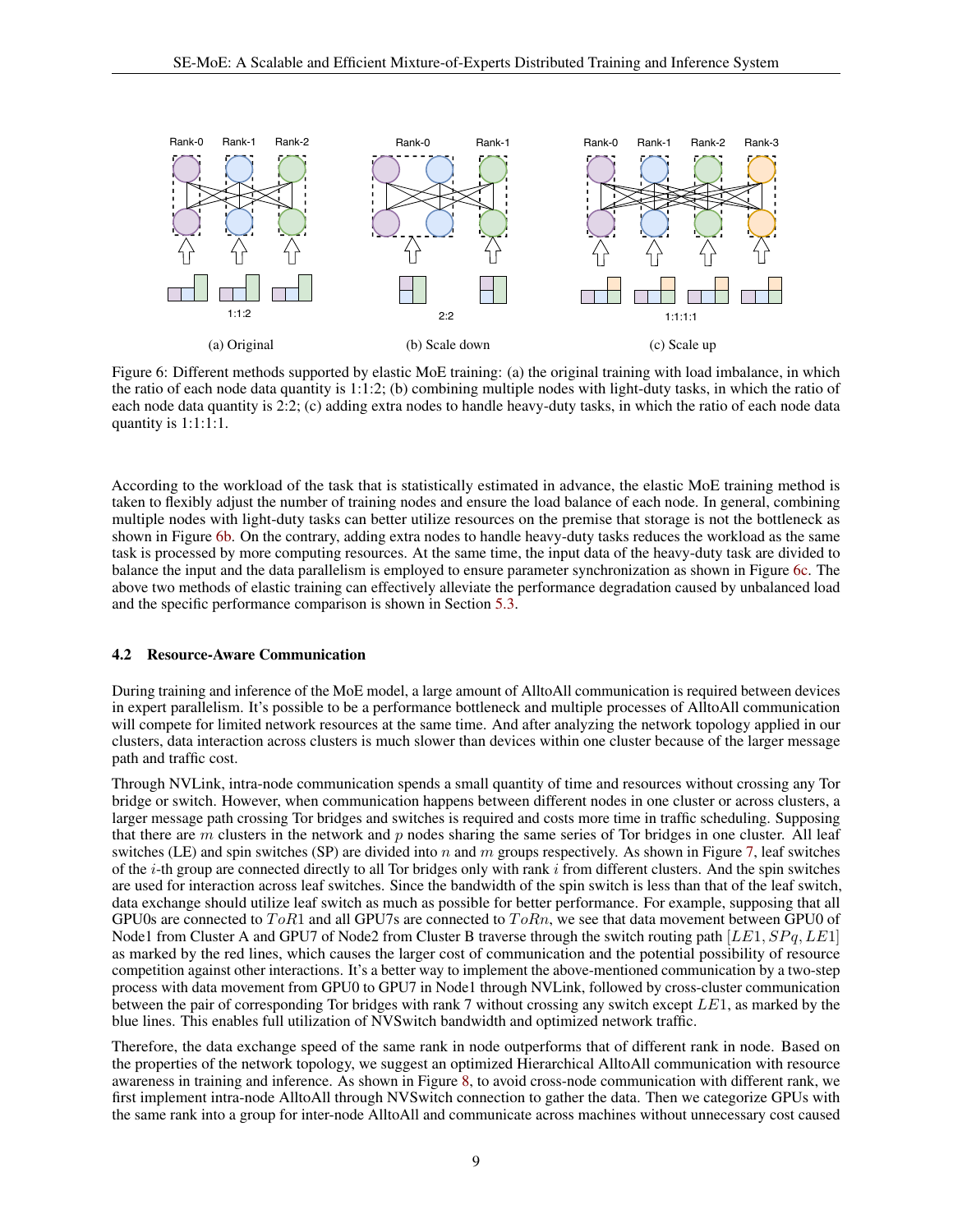<span id="page-9-0"></span>

Figure 7: Network topology and message path of data movement

<span id="page-9-1"></span>

Figure 8: Hierarchical AlltoAll

by crossing rails. Besides, in this way, the peer-to-peer communication across nodes increased by a factor of  $p$ , where  $p$ is the number of GPUs in one node, which is capable of fully utilizing the inter-node bandwidth.

#### 4.3 Embedding Partition in Data Parallelism

In the implementation of ultra-large-scale model training, the embedding table is often the largest parameter in the whole model parameters, so the storage of the embedding table is restricted to the model scale. There have been many works researching on the embedding partition. Megatron [\[34\]](#page-15-12) has long applied the row-wise partitioned embedding table to tensor-slicing parallelism to reduce training memory, and EmbedRace [\[35\]](#page-15-13) has proposed the column-wise partitioned method in the embedding table to achieve more balanced communication. However, there is no efficient processing way to deal with embedding partition when the input data of each process is inconsistent.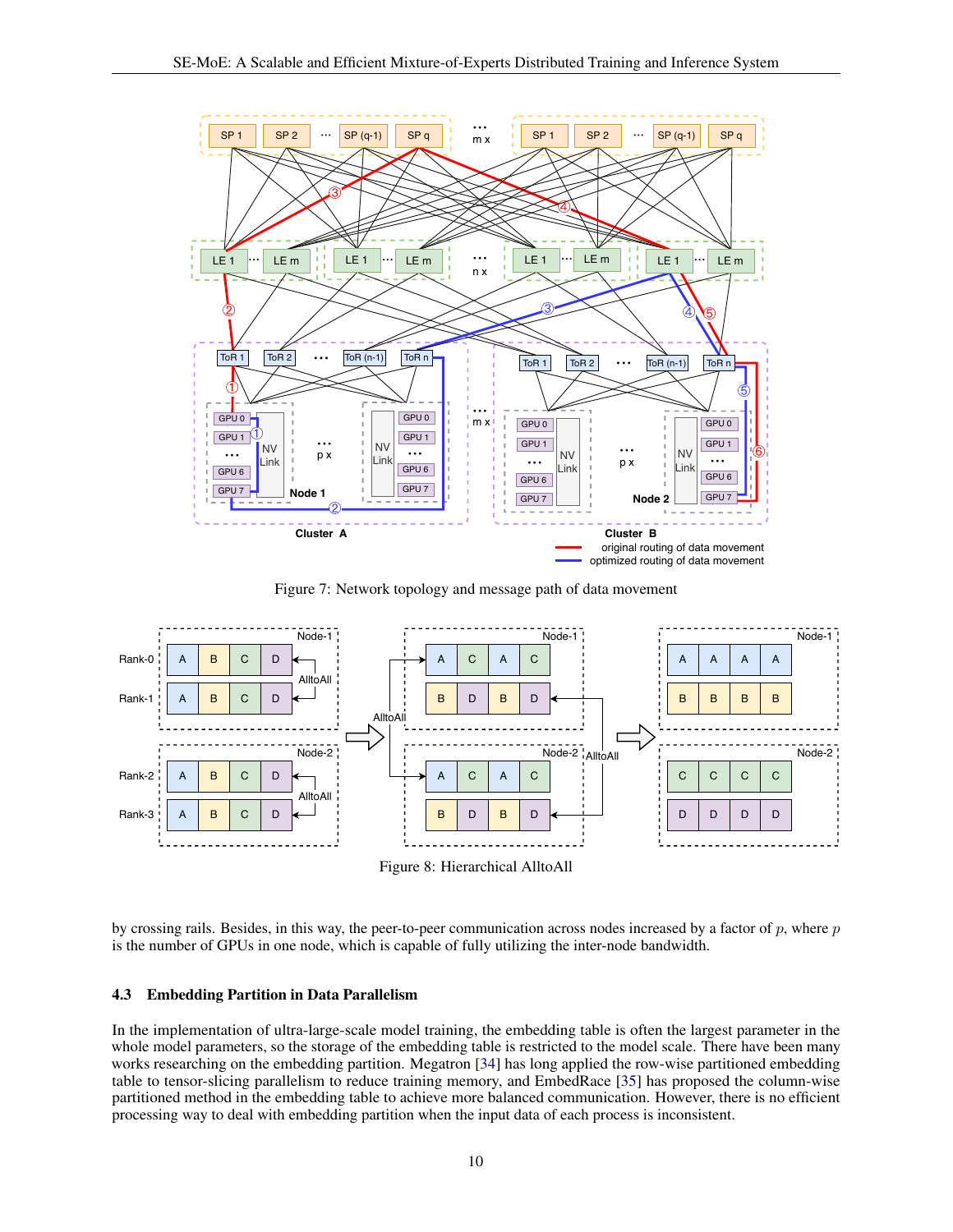<span id="page-10-1"></span>

Figure 9: Example data flow of Embedding Partition in data parallelism. The embedding table is row-wise partitioned among processes. In the forward stage, AlltoAll communication is called twice: one is for exchanging input data and another is for exchanging embedding lookup results. In the backward stage, AlltoAll is called once to swap the gradient of the embedding table and using the gradients updates the embedding table.

As shown in Figure [9,](#page-10-1) in this work, we focus on embedding partition in data parallelism. Suppose we partition an embedding table with dimension [V, H] among N training processes, the row-wise method distributed a  $\left[\frac{V}{N}, H\right]$  shard to each worker, which means that every process only has an embedding representation of partial vocabulary. Therefore, before querying the embedding table, the input data of each process has to be exchanged with each other by AlltoAll communication to obtain the embedding results in the local partial vocabulary. Afterward, to obtain the correct results of the input data of the worker, the embedding results are exchanged again by AlltoAll communication which can be regarded as the inverse procedure of previous communication. Obviously, for the backward stage, the gradient is needed to exchange to recovery embedding table gradient. And unsurprisingly, it is an effective approach to reduce embedded table storage based on data parallelism, which introduces only three AlltoAll communications and remove AllReduce synchronization for embedding table gradients in data parallelism.

### <span id="page-10-0"></span>5 Experiment

In this section, we give a comprehensive evaluation of SE-MoE system using experiments about MoE models from the perspective of training and inference. First, the training efficiency is tested on GPT based on MoE architecture with different configurations. Next, the inference performance is measured and the offloading strategy based on ring memory is evaluated on the different model sizes. Lastly, taking the UFO model as an example, various efficient methods of SE-MoE are tested.

#### 5.1 Large-Scale MoE Training

We train GPT models [\[2,](#page-14-0) [5\]](#page-14-3) based on the MoE architecture on A100 GPUs(80 GB) by combining data parallelism and expert parallelism. Besides, we adopt Gshard [\[36\]](#page-15-14) and top1-gating for evaluation. Simultaneously, we choose pure fp16 precision and the AdamW [\[37\]](#page-15-15) optimizer for training. The results of throughput with different configurations are demonstrated in Table [1.](#page-11-1) From the table, compared with the state-of-the-art MoE system, DeepSpeed <sup>[1](#page-10-2)</sup>, SE-MoE obtains almost 28% speedup in single-node training and at least 33% speedup in multiple-node training for the MoE models with over-100-billions parameters. Meanwhile, SE-MoE decreases the employed GPU memory of each rank by nearly 12 GB.

<span id="page-10-2"></span><sup>1</sup> <https://github.com/microsoft/Megatron-DeepSpeed>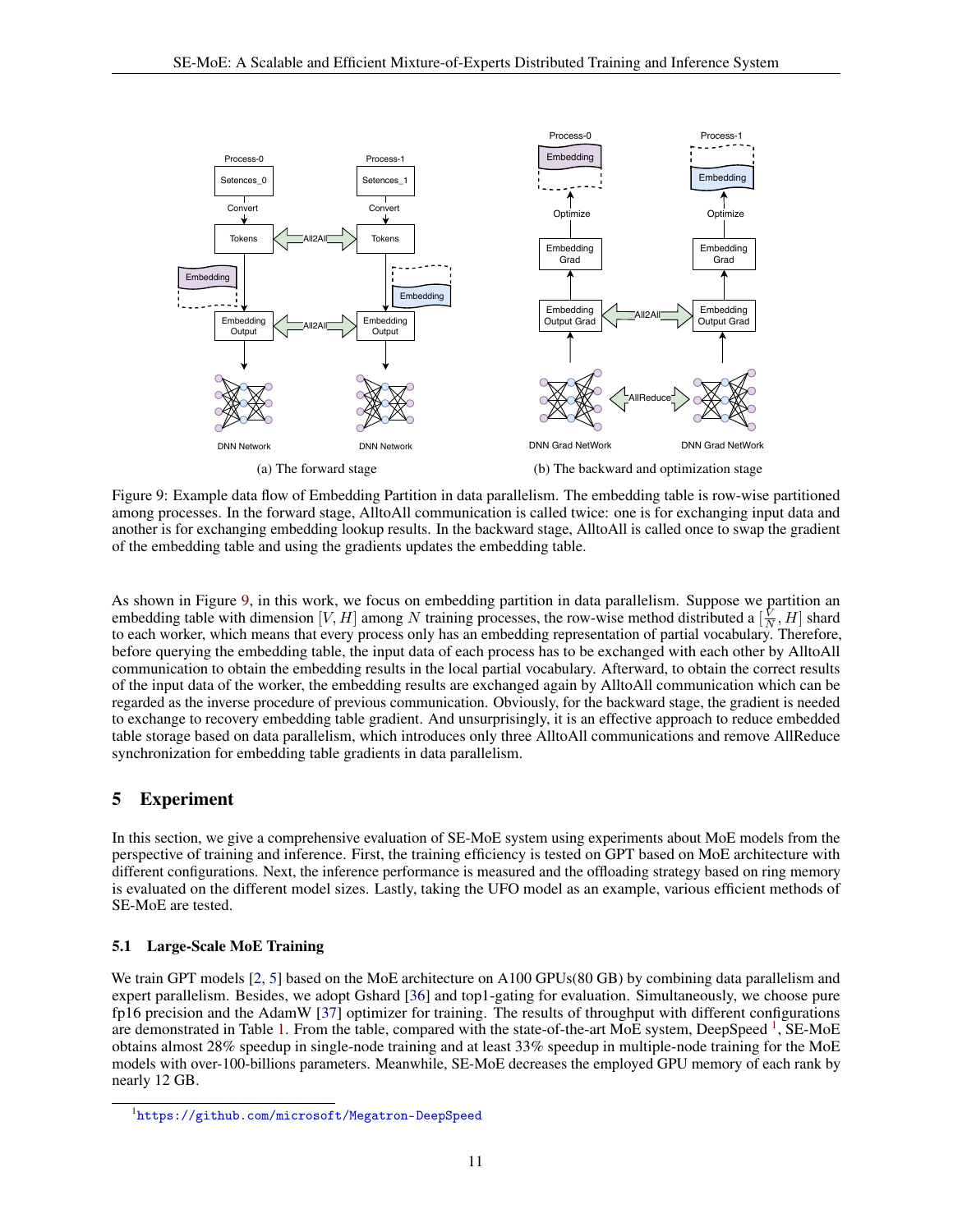<span id="page-11-1"></span>

| Parameters(B) | <b>Attention</b> | Hidden | Vocab | <b>Experts</b><br><b>Lavers</b> |     | <b>GPUs</b> | <b>Batch</b> | Speed(tokens/s) |        | Memory(GB) |        |
|---------------|------------------|--------|-------|---------------------------------|-----|-------------|--------------|-----------------|--------|------------|--------|
|               | heads            | size   | size  |                                 |     |             | size         | DeepSpeed       | SE-MoE | DeepSpeed  | SE-MoE |
| 13.9          | 64               | 4096   | 50304 | 12                              |     | 8           | 8            | 24165           | 31085  | 68.9       | 56.8   |
| 26.8          |                  |        |       |                                 | 16  | 16          | 16           | 43691           | 59136  | 66.2       | 53.9   |
| 52.6          |                  |        |       |                                 | 32  | 32          | 32           | 82957           | 113456 | 66.8       | 54.5   |
| 104.1         |                  |        |       |                                 | 64  | 64          | 64           | 157728          | 209970 | 66.3       | 54.4   |
| 207.2         |                  |        |       |                                 | 128 | 128         | 128          | 283706          | 376968 | 66.4       | 54.3   |

Table 1: Results for MoE models on A100 GPUs in the different configurations

#### <span id="page-11-0"></span>5.2 MoE Inference

The experiments about inference include two parts: one shows the performance of the MoE inference system on the different models with billions of parameters, and the other one shows the effectiveness of the offloading strategy we propose in Section [3.2.](#page-6-1)

<span id="page-11-2"></span>Effective Inference on MoE Substantially, inference requires less memory than training. So it's easy to process downstream tasks with a 10-billion-parameter MoE model on a single GPU. We measure the inference performance of large-scale MoE models on the text generation task. As shown in Table [2,](#page-11-2) compared with DeepSpeed, SE-MoE obtains almost 13% speedup on MoE models with over 200 billion parameters.

Table 2: Results for performance of MoE inference on A100 GPUs

| Parameters(B) | <b>GPUs</b> | <b>Batch</b> | Speed(tokens/s) |        |
|---------------|-------------|--------------|-----------------|--------|
|               |             | size         | DeepSpeed       | SE-MoE |
| 10.0          |             |              | 4303            | 4551   |
| 106.5         |             | 8            | 27215           | 29681  |
| 209.6         | 16          | 16           | 35310           | 40059  |

<span id="page-11-3"></span>Ring Memory Offloading Using 16 A100(40G) GPUs in the experiment, we measure the inference performance of expert offloading strategy based on ring memory for the MoE model with 32 experts and 58.2B parameters. We also give the time of computation in GPU memory and expert movement from CPU memory. As shown in Figure [10,](#page-11-3) the performance of overlapped MoE inference system is almost unaffected by CPU offloading. According to the results, we see that this strategy can keep a relatively good balance between computation and data movement, and makes the MoE inference systems hold decreased GPU memory by at least 30% than inference without ring memory offloading.



Figure 10: Performance of MoE inference w/ and w/o overlapped offloading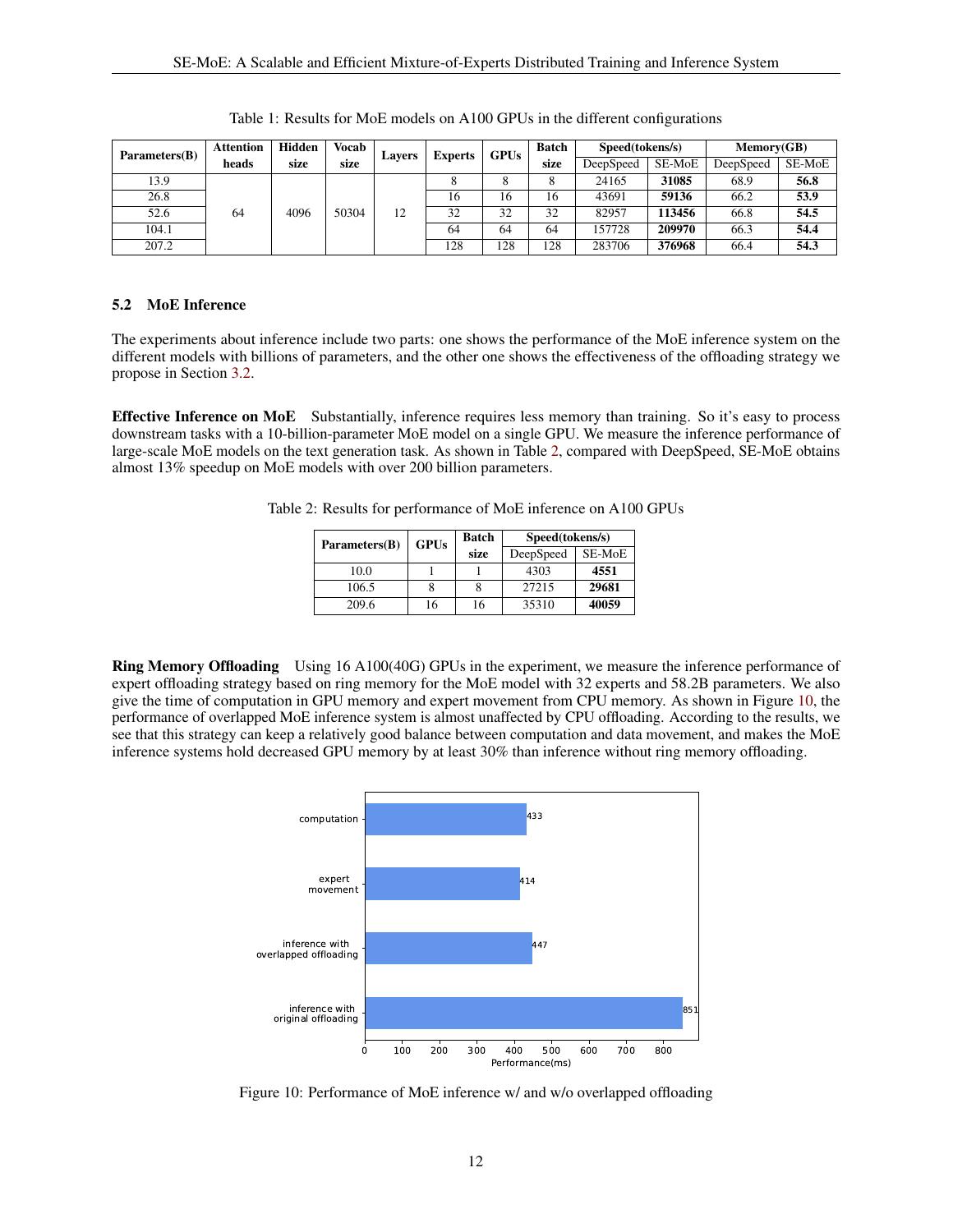#### <span id="page-12-0"></span>5.3 Multi-Task Training with MoE

The experiments below show the advantages of efficient methods on an actual large model, which are illustrated in Section [4.](#page-7-0)

Elastic MoE Training We train the UFO model on A100(80G) GPUs based on the MoE architecture to evaluate the efficiency of elastic MoE training. There are totally 4 tasks, and the batch size of each task is 512, 256, 128, and 128 respectively, which is imbalanced for training. By following the elastic sparse training described in Section [4.1,](#page-7-4) we adjust the entire training load by adding extra computing nodes, so that we choose 4 GPUs for Task-1 and 2 GPUs for Task-2. For the sake of fairness, we calculate the average speed of each GPU card for eliminating the impact caused by the increasing of nodes. As shown in Table [3,](#page-12-1) compared with load imbalance, the throughput of each card obtains 18.2% speedup.

<span id="page-12-1"></span>

|                | <b>Task number</b> | Parameters(M) | Total<br>batch size | <b>Batch size</b><br>per task | <b>GPUs</b> | <b>GPUs</b><br>per task | <b>Total Speed</b><br>(samples/s) | Speed per card<br>(samples/s) |
|----------------|--------------------|---------------|---------------------|-------------------------------|-------------|-------------------------|-----------------------------------|-------------------------------|
| Load imbalance |                    | 83            | 1024                | 512/256/128/128               |             | 1/1/1/1                 | 250.4                             | 62.6                          |
| Load balance   |                    |               |                     |                               |             | 4/2/1/1                 | 591.9                             | 74.0                          |

Table 3: Results for elastic MoE training on A100 GPUs(80G)

Resource-Aware Communication In this experiment, we train the MoE models on the different number of nodes and model sizes. From Figure [11,](#page-12-2) we see that after the Hierarchical AlltoAll training is adopted, the computation time does not increase significantly, but the communication time decreases dramatically. On the MoE model with 80.7B parameters in four nodes with 32 GPUs, the overall end-to-end training performance is improved by 10.3%, while the communication obtains speedup by 15.5% using Hierarchical AlltoAll.

<span id="page-12-2"></span>

Figure 11: MoE Training Time Breakdown

**Embedding Partition in Data Parallelism** For the scene with a large vocabulary size, we train the MoE model with embedding partition in data parallelism. It can be seen from the experimental results that adopting embedding partition strategy in a single machine can effectively reduce the GPU memory consumption of large vocabulary size. Since each rank updates the partial vocabulary in parallel, the training performance will also be improved. As shown in Table [4,](#page-13-2) We take the non-segmented embedding under data parallelism as the baseline. With the increase of the hidden size, our method reduces GPU memory by 22.4%, 24.2% and 26.3%, while increasing the throughput by 4.2%, 11.2%, and 15.6% respectively.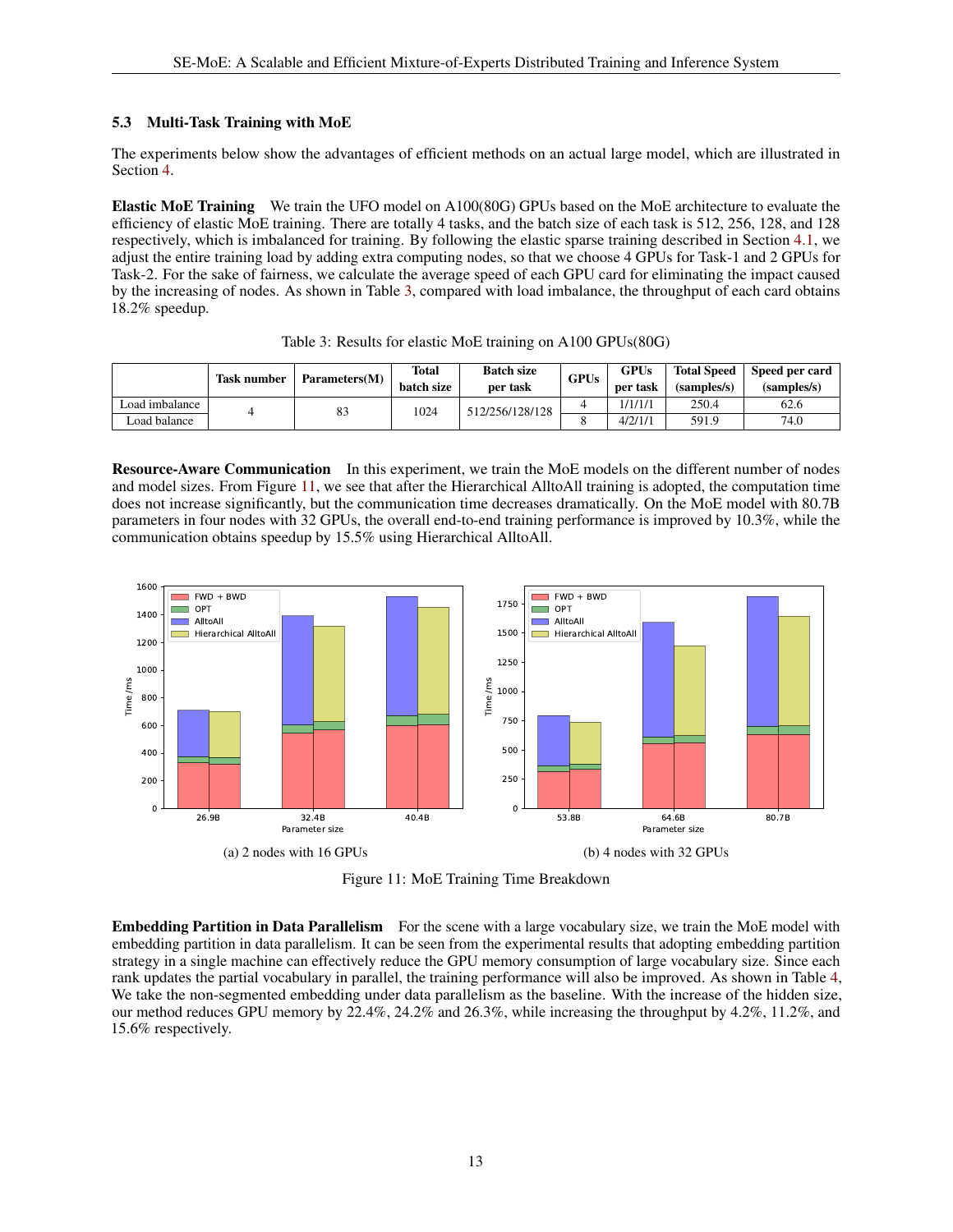<span id="page-13-2"></span>

| <b>Batch</b>        |                |      | Vocab | Hidden       |     |                 | <b>Memory</b>              | <b>Speed</b>    |                            |  |
|---------------------|----------------|------|-------|--------------|-----|-----------------|----------------------------|-----------------|----------------------------|--|
| <b>GPUs</b><br>size | <b>Experts</b> | size | size  | Parameter(M) |     | (GB)            | (tokens/s)                 |                 |                            |  |
|                     |                |      |       |              |     | <b>Baseline</b> | <b>Embedding Partition</b> | <b>Baseline</b> | <b>Embedding Partition</b> |  |
|                     |                |      | 50304 | 2048         | 100 | 7.46            | 5.78                       | 144159          | 150161                     |  |
|                     |                |      |       | 4096         | 300 | 12.80           | 9.70                       | 86237           | 95890                      |  |
|                     |                |      |       | 8192         | 700 | 27.80           | 20.49                      | 40605           | 46938                      |  |

Table 4: Embedding Partition in Data Parallelism on V100 GPUs

## <span id="page-13-1"></span>6 Related Work

Sparsely Activated Models: Large-scale models based on Mixture-of-Experts have shown prominent advantages on natural language processing. Many papers [\[18,](#page-14-16) [36,](#page-15-14) [38\]](#page-15-16) have focused on adapting the routing strategy to improve the model quality and performance. For low carbon and energy-saving, GLaM [\[17\]](#page-14-15) has proved that the largest model with 1.2T parameters only consumes 1/3 of the energy used to train GPT-3.

Large-Scale Models with MoE There has been much research working on the increase of the model size for the last few years because of the scaling law [\[1\]](#page-13-0). Based on MoE architecture, billions and even trillions of models, like CPM-2 [\[39\]](#page-15-17), M6-T [\[20\]](#page-14-18), M6-10T [\[40\]](#page-15-18), GLaM [\[17\]](#page-14-15), are proved to have better generalization ability on natural language processing and multi-modal tasks. Besides, Baidu has proposed a unique UFO [\[41\]](#page-15-19) based on MoE, which takes into account the deployment efficiency of large models and makes full use of big data and large models. With the introduction of the super network, the UFO model is composed of many subtasks, each of which is a path in the super network. One subtask is selected for training through the routing strategy.

MoE Training and Inference Systems: As the MoE training paradigm becomes popular, many scientific research institutions and enterprises have open-sourced MoE training frameworks and systems.

DeepSpeed-MoE [\[42,](#page-15-20) [32\]](#page-15-10) utilizes a variety of distributed parallel methods to combine MoE parallelism, including data parallelism, tensor-slicing [\[34\]](#page-15-12), ZeRO data parallelism [\[23\]](#page-15-1) to train larger models. As for the inference of MoE, DeepSpeed designs a novel sparsely activated model named PR-MoE and model compression techniques to reduce MoE model size, and an efficient communication method to optimize latency [\[32\]](#page-15-10).

FastMoE [\[19\]](#page-14-17) is a distributed MoE training system to provide a hierarchical interface and simple institutions on how to use Megatron-LM [\[34\]](#page-15-12) and Transformer-XL [\[43\]](#page-15-21) based on data parallelism and tensor slicing parallelism. Different from the implementation of DeepSpeed, FastMoE utilizes a sophisticated optimized method to reduce network traffic. In addition, the inference system INFMoE [\[39\]](#page-15-17) proposes the optimal order of computation and parameter offloading based on the greedy algorithm to address workload imbalance, aiming to fully conceal the cost of data movement caused by CPU-offloading and guarantee the efficiency of computation efficiency.

Fairseq-MoE [\[44,](#page-15-22) [28\]](#page-15-6) is a sequence modeling framework to train the custom model for summarization, translation and language modeling. And Tutel [\[45\]](#page-15-23) has further optimized the Fairseq system in communication and computing, whose performance has improved by about 40 percent. Moreover, the optimizations in Tutel have been integrated into DeepSpeed to facilitate MoE model training.

# 7 Conclusion and Future Work

This study demonstrates that SE-MoE, MoE training and inference system, can satisfy requirements well from NLP and CV tasks. It not only addresses the issue of large model about training and inference, but also achieves competitive performance. In the future, we will explore a unified sparse training and inference system that takes parameter-sever into account and scheduling in multiple dimensions. The unified system will be effective to improve sparse training to overcome communication, computing and storage bottlenecks. Besides, how to utilize sparse training for large scale models to obtain better convergence in various tasks is still a seductive topic. We will further research efficient methods for sparse training of SE-MoE. At last, we will enhance our unified system by collaborating with the resource platform to perform lower carbon and more environmentally friendly research.

# References

<span id="page-13-0"></span><sup>[1]</sup> Jared Kaplan, Sam McCandlish, Tom Henighan, Tom B Brown, Benjamin Chess, Rewon Child, Scott Gray, Alec Radford, Jeffrey Wu, and Dario Amodei. Scaling laws for neural language models. *arXiv preprint arXiv:2001.08361*, 2020.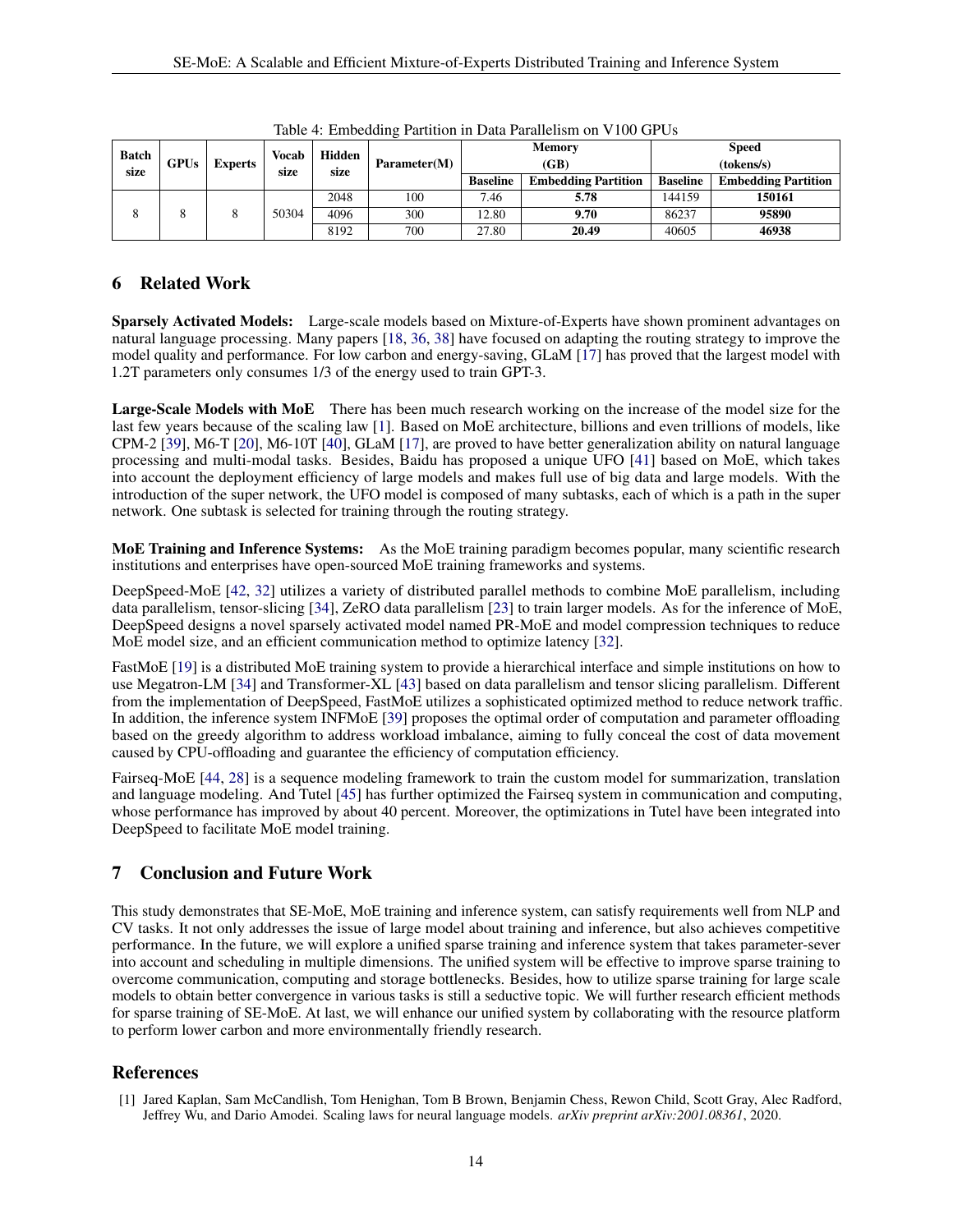- <span id="page-14-0"></span>[2] Tom Brown, Benjamin Mann, Nick Ryder, Melanie Subbiah, Jared D Kaplan, Prafulla Dhariwal, Arvind Neelakantan, Pranav Shyam, Girish Sastry, Amanda Askell, et al. Language models are few-shot learners. *Advances in neural information processing systems*, 33:1877–1901, 2020.
- <span id="page-14-1"></span>[3] Jacob Devlin, Ming-Wei Chang, Kenton Lee, and Kristina Toutanova. Bert: Pre-training of deep bidirectional transformers for language understanding. *arXiv preprint arXiv:1810.04805*, 2018.
- <span id="page-14-2"></span>[4] Alexey Dosovitskiy, Lucas Beyer, Alexander Kolesnikov, Dirk Weissenborn, Xiaohua Zhai, Thomas Unterthiner, Mostafa Dehghani, Matthias Minderer, Georg Heigold, Sylvain Gelly, et al. An image is worth 16x16 words: Transformers for image recognition at scale. *arXiv preprint arXiv:2010.11929*, 2020.
- <span id="page-14-3"></span>[5] Deepak Narayanan, Mohammad Shoeybi, Jared Casper, Patrick LeGresley, Mostofa Patwary, Vijay Korthikanti, Dmitri Vainbrand, Prethvi Kashinkunti, Julie Bernauer, Bryan Catanzaro, et al. Efficient large-scale language model training on gpu clusters using megatron-lm. In *Proceedings of the International Conference for High Performance Computing, Networking, Storage and Analysis*, pages 1–15, 2021.
- <span id="page-14-4"></span>[6] Shuohuan Wang, Yu Sun, Yang Xiang, Zhihua Wu, Siyu Ding, Weibao Gong, Shikun Feng, Junyuan Shang, Yanbin Zhao, Chao Pang, et al. Ernie 3.0 titan: Exploring larger-scale knowledge enhanced pre-training for language understanding and generation. *arXiv preprint arXiv:2112.12731*, 2021.
- <span id="page-14-5"></span>[7] Shaden Smith, Mostofa Patwary, Brandon Norick, Patrick LeGresley, Samyam Rajbhandari, Jared Casper, Zhun Liu, Shrimai Prabhumoye, George Zerveas, Vijay Korthikanti, et al. Using deepspeed and megatron to train megatron-turing nlg 530b, a large-scale generative language model. *arXiv preprint arXiv:2201.11990*, 2022.
- <span id="page-14-6"></span>[8] Weijie Zhao, Jingyuan Zhang, Deping Xie, Yulei Qian, Ronglai Jia, and Ping Li. Aibox: Ctr prediction model training on a single node. In *Proceedings of the 28th ACM International Conference on Information and Knowledge Management*, pages 319–328, 2019.
- <span id="page-14-7"></span>[9] Weijie Zhao, Deping Xie, Ronglai Jia, Yulei Qian, Ruiquan Ding, Mingming Sun, and Ping Li. Distributed hierarchical gpu parameter server for massive scale deep learning ads systems. *Proceedings of Machine Learning and Systems*, 2:412–428, 2020.
- <span id="page-14-8"></span>[10] Rich Caruana. Multitask learning. *Machine learning*, 28(1):41–75, 1997.
- <span id="page-14-9"></span>[11] Linting Xue, Noah Constant, Adam Roberts, Mihir Kale, Rami Al-Rfou, Aditya Siddhant, Aditya Barua, and Colin Raffel. mT5: A massively multilingual pre-trained text-to-text transformer. In *Proceedings of the 2021 Conference of the North American Chapter of the Association for Computational Linguistics: Human Language Technologies*, pages 483–498, Online, June 2021. Association for Computational Linguistics. doi: 10.18653/v1/2021.naacl-main.41. URL [https://aclanthology.](https://aclanthology.org/2021.naacl-main.41) [org/2021.naacl-main.41](https://aclanthology.org/2021.naacl-main.41).
- <span id="page-14-10"></span>[12] Roee Aharoni, Melvin Johnson, and Orhan Firat. Massively multilingual neural machine translation. In *Proceedings of the 2019 Conference of the North American Chapter of the Association for Computational Linguistics: Human Language Technologies, Volume 1 (Long and Short Papers)*, pages 3874–3884, Minneapolis, Minnesota, June 2019. Association for Computational Linguistics. doi: 10.18653/v1/N19-1388. URL <https://aclanthology.org/N19-1388>.
- <span id="page-14-11"></span>[13] Yiren Wang, ChengXiang Zhai, and Hany Hassan. Multi-task learning for multilingual neural machine translation. In *Proceedings of the 2020 Conference on Empirical Methods in Natural Language Processing (EMNLP)*, pages 1022–1034, Online, November 2020. Association for Computational Linguistics. doi: 10.18653/v1/2020.emnlp-main.75. URL [https:](https://aclanthology.org/2020.emnlp-main.75) [//aclanthology.org/2020.emnlp-main.75](https://aclanthology.org/2020.emnlp-main.75).
- <span id="page-14-12"></span>[14] Noam Shazeer, Azalia Mirhoseini, Krzysztof Maziarz, Andy Davis, Quoc Le, Geoffrey Hinton, and Jeff Dean. Outrageously large neural networks: The sparsely-gated mixture-of-experts layer. *arXiv preprint arXiv:1701.06538*, 2017.
- <span id="page-14-13"></span>[15] Dmitry Lepikhin, HyoukJoong Lee, Yuanzhong Xu, Dehao Chen, Orhan Firat, Yanping Huang, Maxim Krikun, Noam Shazeer, and Zhifeng Chen. Gshard: Scaling giant models with conditional computation and automatic sharding. *arXiv preprint arXiv:2006.16668*, 2020.
- <span id="page-14-14"></span>[16] William Fedus, Barret Zoph, and Noam Shazeer. Switch transformers: Scaling to trillion parameter models with simple and efficient sparsity. *arXiv preprint arXiv:2101.03961*, 2021.
- <span id="page-14-15"></span>[17] Nan Du, Yanping Huang, Andrew M Dai, Simon Tong, Dmitry Lepikhin, Yuanzhong Xu, Maxim Krikun, Yanqi Zhou, Adams Wei Yu, Orhan Firat, et al. Glam: Efficient scaling of language models with mixture-of-experts. *arXiv preprint arXiv:2112.06905*, 2021.
- <span id="page-14-16"></span>[18] Simiao Zuo, Xiaodong Liu, Jian Jiao, Young Jin Kim, Hany Hassan, Ruofei Zhang, Tuo Zhao, and Jianfeng Gao. Taming sparsely activated transformer with stochastic experts. *arXiv preprint arXiv:2110.04260*, 2021.
- <span id="page-14-17"></span>[19] Jiaao He, Jiezhong Qiu, Aohan Zeng, Zhilin Yang, Jidong Zhai, and Jie Tang. Fastmoe: A fast mixture-of-expert training system. *arXiv preprint arXiv:2103.13262*, 2021.
- <span id="page-14-18"></span>[20] An Yang, Junyang Lin, Rui Men, Chang Zhou, Le Jiang, Xianyan Jia, Ang Wang, Jie Zhang, Jiamang Wang, Yong Li, et al. M6-t: Exploring sparse expert models and beyond. *arXiv preprint arXiv:2105.15082*, 2021.
- <span id="page-14-19"></span>[21] Stephen W Keckler, William J Dally, Brucek Khailany, Michael Garland, and David Glasco. Gpus and the future of parallel computing. *IEEE micro*, 31(5):7–17, 2011.